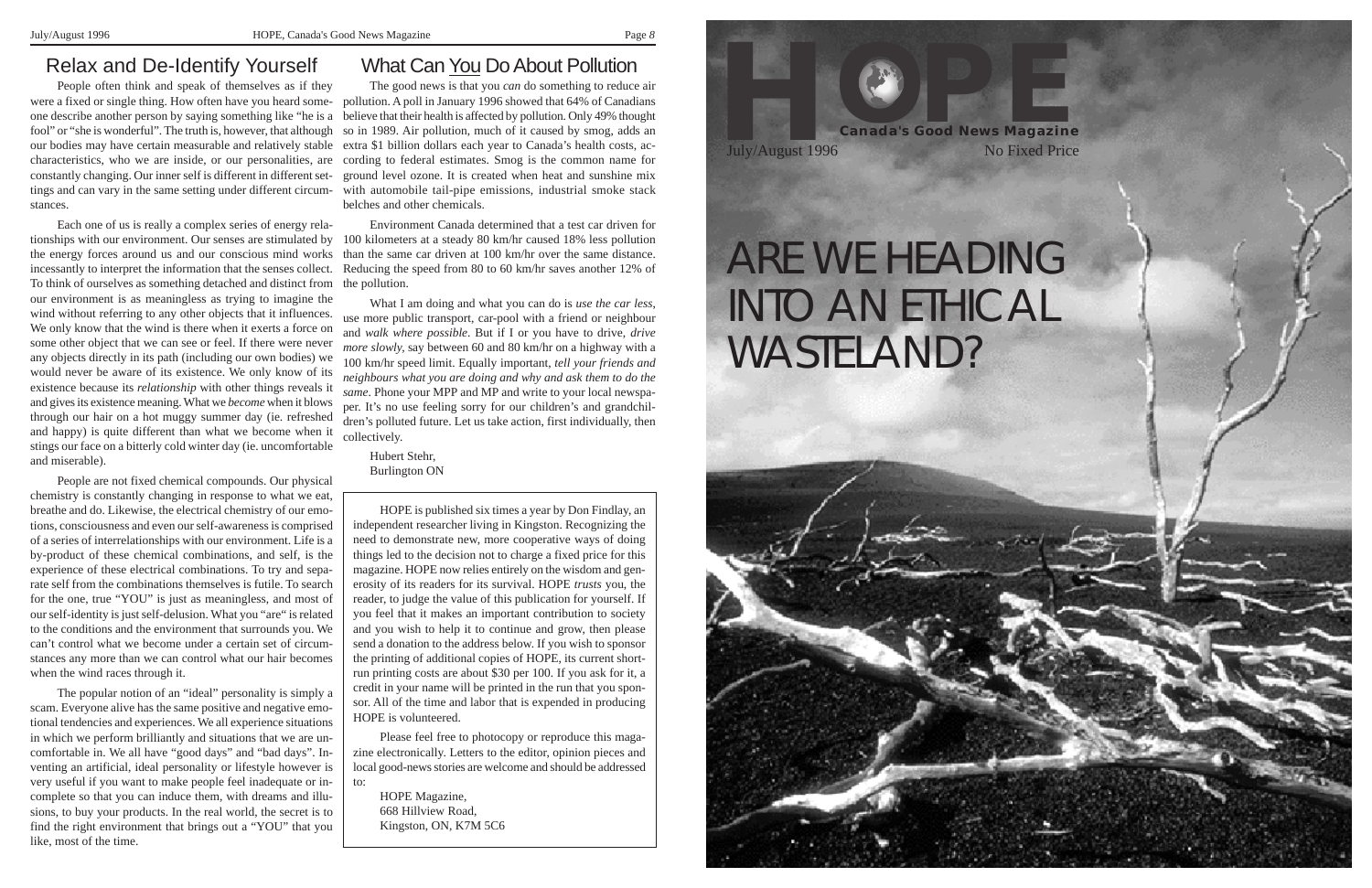If David Tsubouchi really wants to give people on welfare a "hand-up" he should scrap his workfare plans and try stimulating real job creation. By transferring a portion of his social assistance budget directly to any businesses or organizations that are prepared to hire welfare recipients, he could help create productive minimum-wage jobs instead of just more dead-end dependency. Recipients would get a real job and earn a pay cheque like everyone else, while the lower cost of labour would help Canadian businesses compete internationally. Such a system would not only restore the privacy and dignity of the recipients, but it would save taxpayers money too.

 $\epsilon$  between the society is the full-time worker. If, in spite of such low payroll costs, the private sector Currently the minimum wage in Ontario is \$6.85 an hour. For a part-time position of 24 hours per week, the provincial government could offer to pay the first 16 hours of wages, to any organization which agreed to pay the remaining 8 hours and all of the normal employment benefits. For a full-time position of 40 hours per week, the government could offer to pay the first 24 hours, to any business which agreed to pay the remaining 16 hours and all of the normal benefits. Under this plan, the total payroll cost to business of creating a new minimum wage position, including benefits, would only be about \$2.63 per hour for a part-time worker, and about \$3.29 per still cannot afford to solve our country's unemployment crisis, then society is in serious trouble. If this turns out to be the case, then perhaps finally the public debate would move beyond simply blaming the victims of a jobless society and focus on the real issues and solutions to our social and economic problems.

The job creation program would help reduce the cost of wages for any new job, regardless of the level of pay, but even minimum wage jobs would be much better for recipients than what workfare has in store for them. Currently the maximum welfare benefit that a single person can receive is \$520 per month (although most single people receive much less). Under the new system, a single person working part-time (24 hours per week) would earn a take-home pay of about \$688. Only recipients with a family to support would qualify for the full-time positions which would pay, after taxes, about \$1,056 a month, an amount which is greater than what most families are now receiving in welfare benefits. To ensure that employers don't try to exploit the program by laying off many of their regular employees, the government could limit the number of welfare recipients that any individual organization could hire, restricting it to say one-third of their part-time and one-third of their full-time staff. If one out of every three part-time workers in an organization was a former welfare recipient, the total average payroll cost (at the minimum wage) to that organization, including benefits, would only be about \$5.67 per hour for a part-time worker and about \$6.03 per hour for a full-time worker.

Under the proposed plan, there would be no need to alter labour laws or rewrite any human rights legislation. The plan would reduce the likelihood that the creation of a conscripted workforce would exert a downward pressure on all other wage rates. It would demonstrate that most people are eager to work by creating the job opportunities that need to exist in order for them to be able to prove it. The program puts the onus on the private sector to substantiate their claim to be "the engine of growth" in the economy and transfers the embarrassment of welfare from the individual to the employer. As new jobs are created, the welfare rolls will shrink and the cost of social assistance will decline because of a reduction of need, not because of a reduction of

A Workfare **Alternative** 

As the twentieth chapter in the book of centuries is concluded, the ecological stress of our planet and the emotional and spiritual strain of our people testify to the destructive nature of our economic addictions. It is highly unlikely that the ecological basis of life will survive for another full century. The destruction of our clean air and water supply, of our fertile top soil and our productive agricultural land continues to accelerate toward the point of no return. The destruction of our primal forests and the diversity of the genetic materials that they sustain is dangerously near completion. The waste of our non-renewable resources continues in a desperate attempt to expand an already excessive-compulsive set of unquenchable, materialistic desires. Any deeper meaning or responsibility for our lives beyond the here and now, the fast and furious, have been abandoned. Unable to comprehend the full extent of the damage that we are inflicting on the planet, and horrified by the consequences that we can predict, most people simply bury their heads in the sand and carry on with their own personal struggles for achievement and reward. In fact, in these times of high unemployment, there is a growing hostility towards anyone who suggests that perhaps we should slow down and re-evaluate the economic principles and priorities of our species. Even the collapse of our fisheries has not been enough to force people to accept the inevitable unemployment and economic crisis that all Canadians will soon have to face once our natural resource base is exhausted.

Like all drug and alcohol or gambling addicts, we continue to deny that our addictions are harmful. "My personal expectations and consumption patterns are not excessive …look around you everyone consumes as much as I do". As the twentyfirst century approaches, however, it is becoming much harder to ignore all those who cannot consume as much as the "normal" people in the western world who are still lucky enough to be earning a decent living. Now, even within our own nations, the economy is failing a growing number of our own citizens and in the less-developed regions of the world, the incidence of poverty and violence is appalling. But the addicts continue to dismiss the victims as "losers" and blame them for their own shortcomings. The addicts refuse to acknowledge that their economic success *requires* the economic suppression of the victims. As the productive capacity of the earth reaches its ecological and financial limits, the addicts invent new monetary techniques and devices which allow their exploitive, profit-generating games to continue. As the healthy productive tissue of the global economy continues to degenerate, the speculative financial diseases flourish. Today, for every dollar spent producing goods and services in the Canadian economy, over sixty-five dollars are spent in the financial economy, but the financial economy is merely a house of cards which is precariously reliant on debt repayments. Once enough people can no longer service their interest costs, then the financial cards come tumbling down and, as in the 1920's, the winds of change are now spiralling dangerously close around us.

We must all wake up and look beyond our own immediate self-interest. Are you prepared to sit back and let the addicts lead us into the abyss? Have we really learned so little from our history? Do we or do we not live in a democracy? Are you willing to exert the individual effort that is necessary to rehabilitate democracy and rebuild a healthy economy? Are you willing to take a personal responsibility and demand a more sustainable future for your children and your grandchildren? Are we any less capable than our ancestors of envisioning a better world, or any less committed to freeing ourselves from the iron grip of finance? Are you too doped up to care?

# Our Economy is an Addiction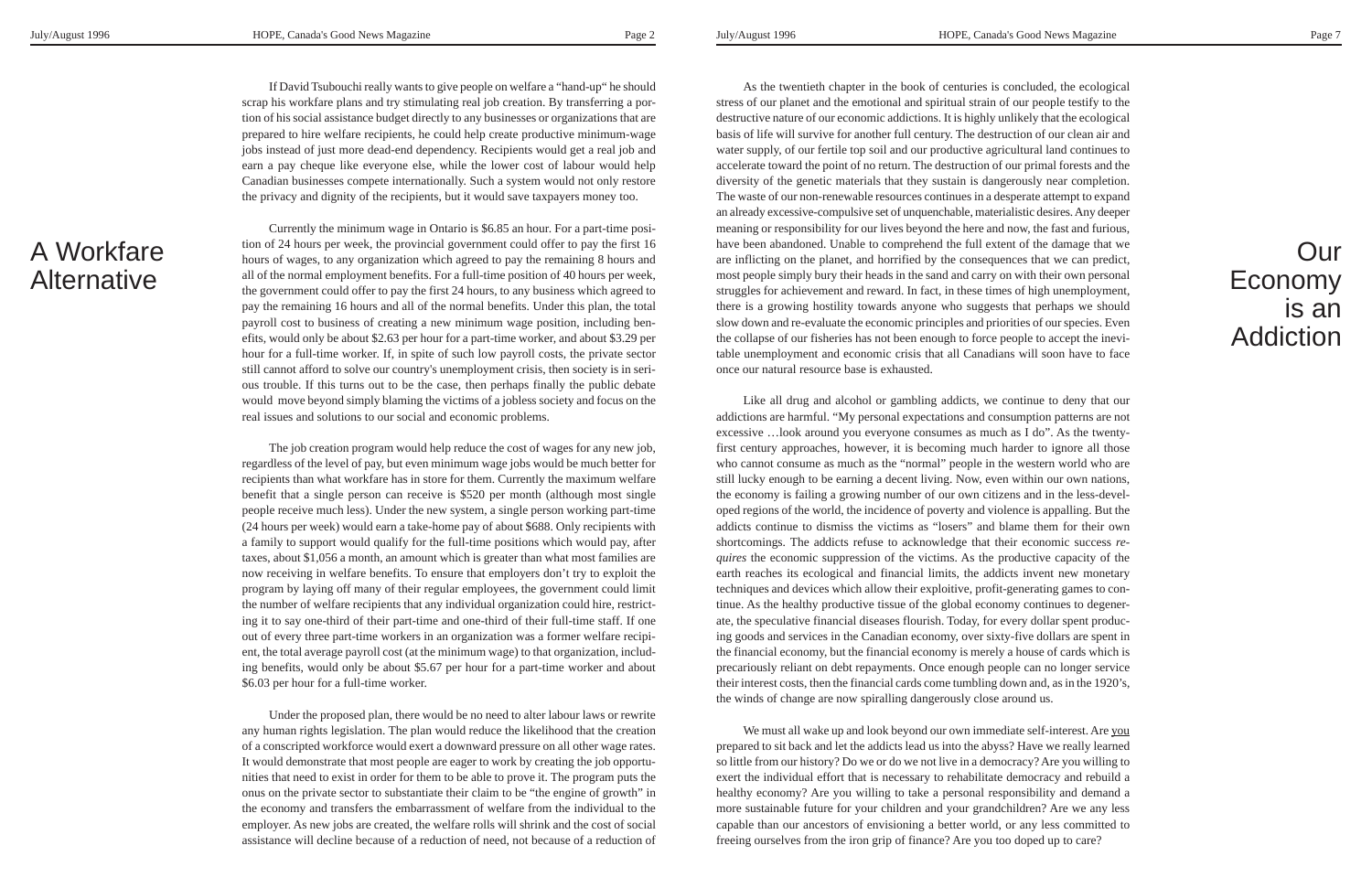If it is no longer possible to reject the morals, culture and laws of our society and to live independently, apart from society, is it really true that we are all born free? If all of the land on this earth is owned by others, how is it possible to engage our right of freedom? If we can claim no land upon which to live and cultivate food then independence is impossible and our freedom is merely a myth. In reality, we are born as prisoners of an economic system which we have no choice but to accept. As long as we adhere to the rules that are set out before us, we are given the right to exist on this planet. If however we do not agree with the culture that the our financial masters have spun for us, then there is no place on earth for us to go. What rights does a penniless pauper really have?

> The notion that this earth, the common mother of all life, could actually be "owned" privately is really quite astonishing when you think about it. What arrogant, self-infatuated fool first thought up the concept of owning the gift of creation. How could we let such a powerhungry maniac convince us that such an idea had any merit? Is not the history of human life on this planet little more than a pitiful story of greed and corruption? Is not the foundation of our "civilization" merely the conquest and annihilation of all of the more peaceful cultures which could not understand or resist our aggression? Was not the taking by force and redistribution of the captured land and wealth merely an act of robbery. Would

## Born **Slaves**



we not imprison anyone who tried to confiscate our property in the same way? And today, as we use monetary warfare to enslave the weaker beings among us and move into the patenting of seeds, genetic materials and even life forms, have we learned a single thing from our disgusting past? Aren't we now even more spiritually and ethically corrupt than before?

Birds and wild animals have more rights and freedoms than humans do. Birds and animals, at least, can still roam the planet unrestricted by human laws and conventions (until, of course, we hunt them down …for sport or for profit). Birds and animals need not seek our approval for their lifestyle, nor toil for our benefit to "earn" their right to exist. Yet as we humans evolve and grow we have nearly completely plundered their domain. Good lord, can we not co-exist with any other living thing? When shall our respect for creation rise up and remove from power the ill-tempered and hostile children who now direct us? Will there ever be a place on earth again for all those who wish to flee from the global mono-culture of materialism that is destroying our precious planet? Will human beings ever again be free to independently explore their own possibilities and to live in wonder? Will the earth even contain the bounty necessary to sustain us? God forgive us for misusing the gift of our intelligence, for living so disrespectfully, and for destroying the miracle of life that was given to us. Sometimes I'm so ashamed to be a human being.

compassion. Even if every welfare recipient found employment to reduce the incidence of poverty and dependency. Whether or under the plan (which is highly unlikely since so many who are not minimum-wage jobs really reduce poverty, or perpetuate it, now receiving welfare are either sick, disabled or aged), the is another important, but separate, issue. A more effective, longprovincial government would still save over \$370 million dol-term solution to our poverty and unemployment problems will lars a year …that's more than \$1.1 billion over three years! Until such a program is implemented and tested, the gov-Tsubouchi's oppressive workfare scheme. The table below sumernment should abandon its dead-end workfare agenda which marizes some of the main financial parameters of the plan (the still have to be worked out, but in the meantime, this idea provides a more productive and dignified short-term solution than

will surely fail to create any valuable or productive new jobs or estimates of current social assistance costs may be quite low).

| A WORKFARE ALTERNATIVE                 |                      | minimum required for single * |                            | · minimum required for family |                             |             |
|----------------------------------------|----------------------|-------------------------------|----------------------------|-------------------------------|-----------------------------|-------------|
|                                        | - Government Costs - |                               | ----- Business Costs ----- |                               | ----- Worker Earnings ----- |             |
|                                        | Single               | Family                        | Part-time*                 | Full-time•                    | Part-time*                  | Full-time•  |
| Minimum Wage                           | \$6.85               | \$6.85                        | \$6.85                     | \$6.85                        | \$6.85                      | \$6.85      |
| Benefit rate                           |                      |                               | 5.0%                       | 8.0%                          | 5.0%                        | 8.0%        |
| Benefit cost                           |                      |                               | \$0.34                     | \$0.55                        | \$0.34                      | \$0.55      |
| Max/min. hrs @ wk                      | 16.00                | 24.00                         | 24.00                      | 40.00                         | 24.00                       | 40.00       |
| Max/min, hrs @ month                   | 72.00                | 108.00                        | 108.00                     | 180.00                        | 108.00                      | 180.00      |
| Cost per week                          |                      |                               |                            |                               |                             |             |
| <b>Salaries</b>                        | \$109.60             | \$164.40                      | \$54.80                    | \$109.60                      | \$164.40                    | \$274.00    |
| <b>Benefits</b>                        |                      |                               | \$8.22                     | \$21.92                       |                             |             |
| Income Tax                             |                      |                               |                            |                               | \$11.44                     | \$39.38     |
| Total per week                         | \$109.60             | \$164.40                      | \$63.02                    | \$131.52                      | \$152.96                    | \$234.62    |
| Cost per month                         |                      |                               |                            |                               |                             |             |
| <b>Salaries</b>                        | \$493.20             | \$739.80                      | \$246.60                   | \$493.20                      | \$739.80                    | \$1,233.00  |
| <b>Benefits</b>                        |                      |                               | \$36.99                    | \$98.64                       |                             |             |
| Income Tax                             |                      |                               |                            |                               | \$51.46                     | \$177.22    |
| Total per month                        | \$493.20             | \$739.80                      | \$283.59                   | \$591.84                      | \$688.34                    | \$1,055.78  |
| Cost per year                          |                      |                               |                            |                               |                             |             |
| <b>Salaries</b>                        | \$5,918.40           | \$8,877.60                    | \$2,959.20                 | \$5,918.40                    | \$8,877.60                  | \$14,796.00 |
| <b>Benefits</b>                        |                      |                               | \$443.88                   | \$1,183.68                    |                             |             |
| Income Tax                             |                      |                               |                            |                               | \$617.51                    | \$2,126.70  |
| Total per year                         | \$5,918.40           | \$8,877.60                    | \$3,403.08                 | \$7,102.08                    | \$8,260.09                  | \$12,669.30 |
| Cost per hour (incl. benefits)         |                      |                               | \$2.63                     | \$3.29                        |                             |             |
| <b>Current Social Assistance Costs</b> |                      | <b>New Program Costs</b>      |                            |                               |                             |             |
| <b>Assistance Payments</b>             | \$4,500,000,000      |                               | Singles                    | 216,000                       | \$1,278,374,400             |             |
| Workfare Program                       | \$150,000,000        |                               | <b>Families</b>            | 400,000                       | \$3,551,040,000             |             |
| <b>General Administration</b>          | \$225,000,000        |                               | less income tax collected  |                               | \$328,020,576               |             |
| <b>Total Annual Cost</b>               | \$4,875,000,000      |                               | <b>Total Annual Cost</b>   |                               | \$4,501,393,824             |             |
|                                        |                      |                               |                            | <b>Total Annual Savings</b>   | (\$373,606,176)             |             |